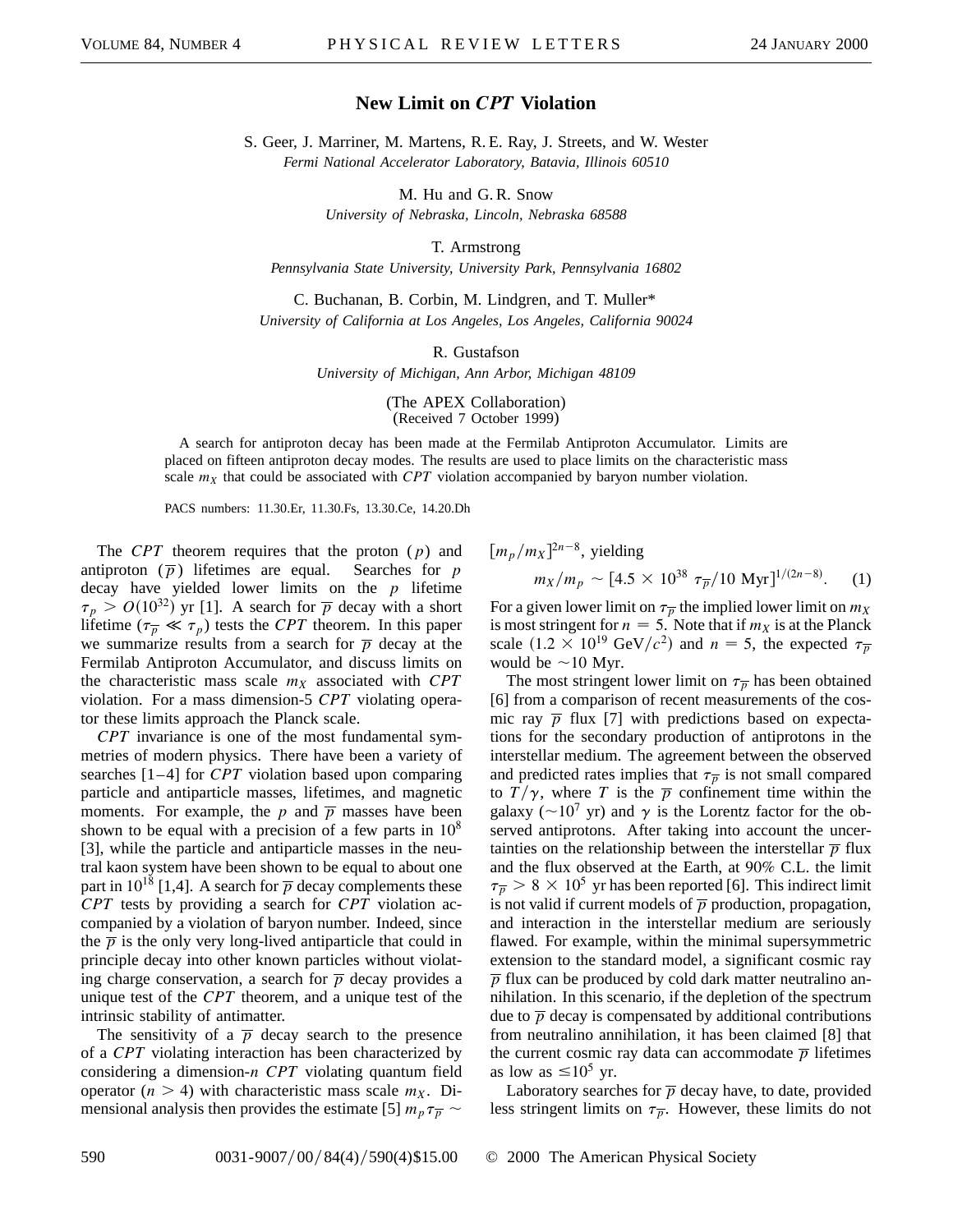suffer from large model dependent uncertainties. The most stringent published laboratory limit on inclusive  $\bar{p}$  decay has been obtained from a measurement of the containment lifetime of  $\sim$ 1000 antiprotons stored in an ion trap, yielding  $\tau_{\overline{p}} > 3.4$  months [3]. The sensitivity of laboratory  $\overline{p}$  decay searches can be improved by looking for explicit  $\overline{p}$  decay modes at a  $\overline{p}$  storage ring. Angular momentum conservation requires that a decaying  $\overline{p}$  would produce a fermion (electron, muon, or neutrino) in the final state. A search for explicit  $\overline{p}$  decay modes with an electron in the final state was made by the T861 experiment at the Fermilab Antiproton Accumulator. The T861 search yielded the 95% C.L. limits [9]:  $\tau_{\overline{p}}/B(\overline{p} \to e^- \gamma) > 1848 \text{ yr}, \tau_{\overline{p}}/B(\overline{p} \to e^- \gamma)$  $e^{-\frac{\pi}{4}}\pi$ <sup>0</sup>) > 554 yr,  $\frac{\pi}{p}/B(\overline{p} \rightarrow e^{-\frac{\pi}{4}})$  > 171 yr,  $\frac{\pi}{p}$  $B(\overline{p} \to e^{-}K_{S}^{0}) > 29$  yr, and  $\tau_{\overline{p}}/B(\overline{p} \to e^{-}K_{L}^{0}) > 9$  yr.

Following the T861 results, the APEX experiment [10] was designed to enable a more sensitive search for  $\overline{p}$ decay. The APEX detector, located in a straight section of the 474 m circumference Fermilab Antiproton Accumulator ring, was designed to identify  $\overline{p}$  decays within a 3.7 m long evacuated decay tank. Particles exiting the tank at large angles to the circulating  $\bar{p}$  beam traversed a 96 cm diameter 1.2 mm thick stainless steel vacuum window. The experiment was optimized to detect a single energetic charged track (electron or muon), originating from the beam, and accompanied by one or more neutral pions or photons. A detailed description of the detector can be found in Ref. [10]. In brief, the detector consists of (i) an upstream system of scintillation counters arranged around the 10 cm diameter beam pipe, located upstream of the tank, and used to reject upstream interactions. (ii) Three planes of horizontal and three planes of vertical scintillation counters downstream of the tank. Each plane consisted of two  $50 \times 100 \times 1.27$  cm<sup>3</sup> counters. The last counter planes were downstream of a 2.3 radiation length lead wall, providing a preradiator to aid in identifying electrons and photons. The first and second counter planes, upstream of the lead, provided pulse height information used to count the traversing charged particles. (iii) A lead-scintillator sampling electromagnetic calorimeter [11] constructed from 144 rectangular  $10 \times 10 \text{ cm}^2$ modules that are 14.7 radiation lengths deep, arranged in a  $13 \times 13$  array with six modules removed from each of the four corners, and the central module removed to allow passage of the beam pipe. (iv) A tail catcher (TC) downstream of the calorimeter consisting of a 20 cm deep lead wall followed by two planes of scintillation counters. (v) A muon telescope (MT) downstream of the TC, 10 nuclear interaction lengths deep, and aligned to point towards the center of the decay tank. The MT consists of a sandwich of five iron plates and five  $30 \times 30$  cm<sup>2</sup> scintillation counters, and was used to identify penetrating charged particles (muon candidates). (vi) A tracking system consisting of three planes of horizontal and three planes of vertical 2 mm diameter scintillating fibers downstream of the tank and upstream of the preradiator lead. These detectors provided three space points along the track trajectory with typical residuals of 620  $\mu$ m in the directions transverse to the beam direction, enabling the origin of tracks emerging from the decay tank to be reconstructed with an rms precision given by  $\sigma_z = 12$  cm.

The APEX experiment took data at times when there were typically  $10^{12}$  antiprotons circulating in the Accumulator ring with a central  $\overline{p}$  momentum of 8.90  $\pm$  0.01 GeV/c ( $\gamma$  = 9.54  $\pm$  0.01). A measure of the sensitivity of the APEX data sample is given by

$$
S = \frac{1}{\gamma} \int N_{\overline{p}}(t) dt = (3.31 \pm 0.03) \times 10^9 \text{ yr}, \quad (2)
$$

where  $N_{\overline{p}}(t)$  is the number of circulating antiprotons at time *t*, the integral is over the live time of the experiment, and the uncertainty arises from the precision with which the time dependent beam current was recorded. Hence, if  $\tau_{\overline{p}} = 3.31 \times 10^9$  yr then on average 0.63  $\overline{p}$  decays would have occurred somewhere within the Accumulator ring during the live time of the experiment and  $0.63 \times 3.7/474 = 5 \times 10^{-3}$  decays would have occurred within the APEX vacuum tank.

Energetic particles passing through the detector during the Accumulator operation predominantly arise from interactions of the  $\overline{p}$  beam with the residual gas in the decay tank or with material surrounding the beam. To suppress these backgrounds, and select candidate  $\overline{p} \rightarrow \mu^{-} X$ and  $\overline{p} \rightarrow e^{-}X$  decays, signals from the calorimeter and the scintillation counters were used to form an MT trigger which recorded  $1.2 \times 10^6$  events, and calorimeter triggers which recorded  $37.8 \times 10^6$  events. Off-line, events were selected for analysis if they had (i) a single charged track reconstructed in the tracking system that pointed back to the beam line within the fiducial volume of the decay tank, and (ii) a pattern of hits in the scintillation counters and calorimeter cells consistent with a two-body or three-body  $\overline{p}$  decay topology. After these requirements, 416 muon candidate events and  $2.2 \times 10^4$  electron candidates survive for further analysis. Events were then required to be

TABLE I. Summary of results: 90% C.L. limits on  $\tau/B$  for 15 antiproton decay modes.

| Decay mode                                                                                                                                          | $\tau/B$ Limit<br>(years)                                                                                      | Decay mode                                                                                                                                | $\tau/B$ Limit<br>(years)                                                                                                                                               |
|-----------------------------------------------------------------------------------------------------------------------------------------------------|----------------------------------------------------------------------------------------------------------------|-------------------------------------------------------------------------------------------------------------------------------------------|-------------------------------------------------------------------------------------------------------------------------------------------------------------------------|
| $\mu^-\gamma$<br>$\mu^-\pi^0$<br>$\mu^-\eta$<br>$\mu^-\gamma\gamma$<br>$\mu$ <sup>-</sup> $K_L^0$<br>$\mu$ <sup>-</sup> K <sub>S</sub> <sup>0</sup> | $5 \times 10^4$<br>$5 \times 10^4$<br>$8 \times 10^3$<br>$2 \times 10^4$<br>$7 \times 10^3$<br>$4 \times 10^3$ | $e^-\gamma$<br>$e^{-} \pi^{0}$<br>$e^-\eta$<br>$e^-\gamma\gamma$<br>$e^- K_L^0$<br>$e^-K^0_S$<br>$e^ \rho$<br>$e^-\omega$<br>$e^-K^{0^*}$ | $7 \times 10^5$<br>$4 \times 10^5$<br>$2 \times 10^4$<br>$2 \times 10^4$<br>$9 \times 10^3$<br>$9 \times 10^2$<br>$2 \times 10^2$<br>$2 \times 10^2$<br>$1 \times 10^3$ |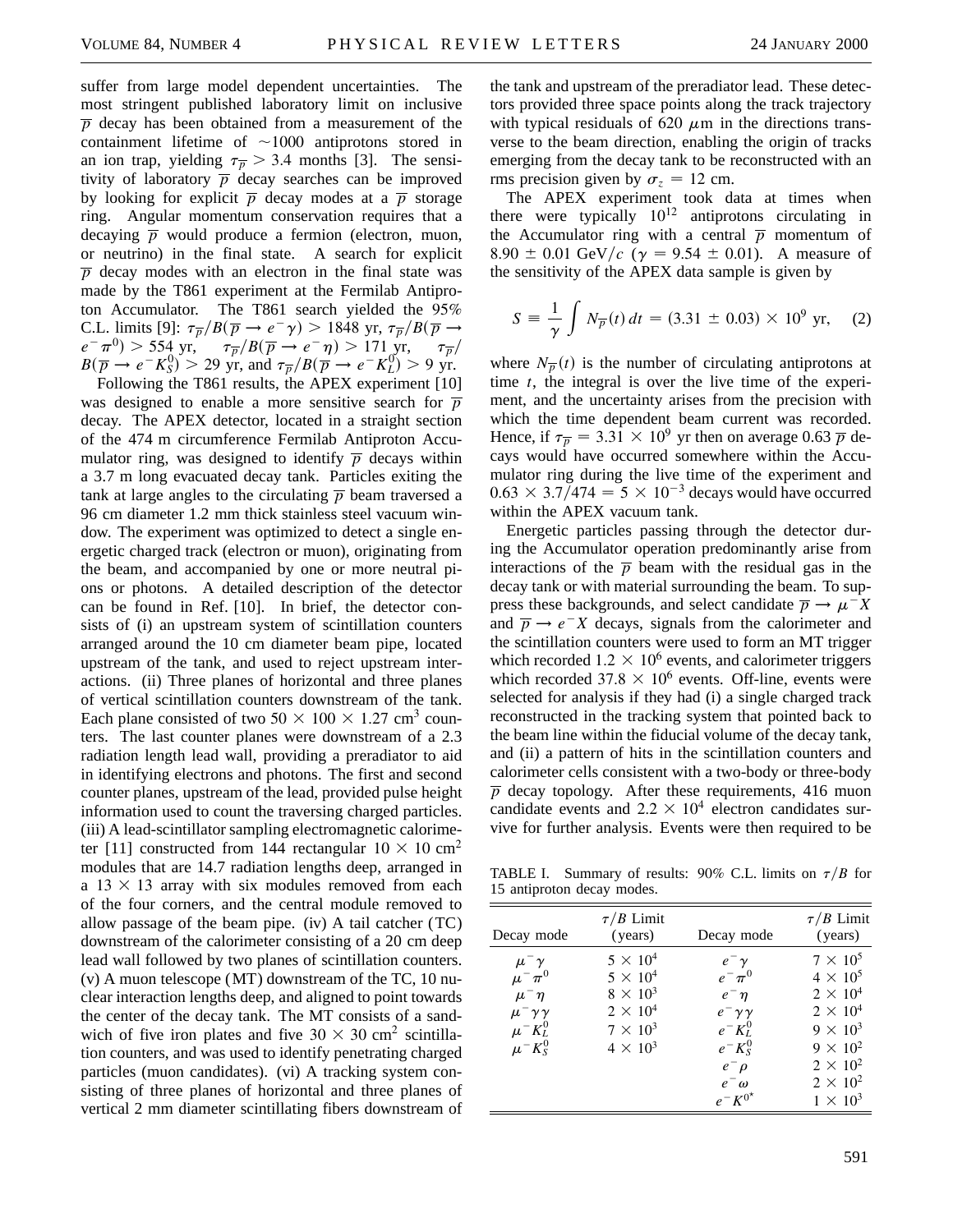

FIG. 1. Upper limits on the antiproton lifetime. APEX limits (circles), T861 limits (boxes), and limits [3,16,17] prior to the T861 experiment (triangles) are shown as a function of the publication year.

kinematically consistent with the particular decay channel being considered (see Table I). No statistically significant  $\bar{p}$  decay signal was observed. A detailed description of the triggers, data taking, and analysis can be found in Refs. [10,12–14]. For a specific decay mode with branching ratio *B* this null result can be used to place a limit on  $\tau/B$  which is given in years by

$$
\tau_{\overline{p}}/B(\overline{p} \to \mu^- X) > -\frac{1}{\ln(1 - N_{\max}/\epsilon S)},\qquad(3)
$$

where  $\epsilon$  is the calculated fraction of decays taking place uniformly around the accumulator ring that pass the trigger and event selection requirements. The upper limit on the number of signal events  $N_{\text{max}}$  is given by the prescription of Ref. [15]:

$$
N_{\text{max}} = \mu_{\text{max}} \times (1 + \mu_{\text{max}} \sigma_r^2 / 2), \qquad (4)
$$

where  $\sigma_r \equiv \sigma_{\epsilon}/\epsilon$ ,  $\sigma_{\epsilon}$  is the systematic uncertainty on  $\epsilon$ , and  $\mu_{\text{max}}$  is the 90% C.L. upper limit corresponding to the observation of *N* events that pass the trigger and selection requirements. Note that  $N = 0$  for all of the  $\overline{p} \rightarrow \mu^{-} X$ decay modes and for  $\overline{p} \rightarrow e^- \gamma$  and  $\overline{p} \rightarrow e^- \pi^0$  modes. For the other modes, *N* is between two and four events, where the surviving events are consistent with arising from the tails of the background distributions. A detailed Monte Carlo simulation of the detector geometry and response has been used to calculate  $\epsilon$  and  $\sigma_r$ .

Table I lists the resulting limits on  $\tau/B$  for 15 decay modes in which there is an electron or muon in the final state. Our results are shown in Fig. 1 to be significantly more stringent than previous limits [2]. In particular, we place the first explicit limits on the muonic decay modes of the  $\overline{p}$ , and the first limits on the decay modes  $e^{-\gamma \gamma}$ ,  $e^- \rho$ ,  $e^- \omega$ , and  $e^- K^{0^*}$ . Our most stringent limit is on the decay  $\overline{p} \rightarrow e^- \gamma$  for which we find  $\tau/B > 7 \times 10^5$  yr

592

TABLE II. Summary of limits on the *CPT* violating scale  $m<sub>x</sub>$  $(GeV/c<sup>2</sup>)$  shown as a function of the mass dimension *n* of the associated quantum field operator.

| Decay<br>mode        | 5                  | 6               | n<br>7          | 8                 | 9               |
|----------------------|--------------------|-----------------|-----------------|-------------------|-----------------|
| $\mu^-\gamma$        | $1 \times 10^{18}$ | $1 \times 10^9$ | $1 \times 10^6$ | $3 \times 10^{4}$ | $4 \times 10^3$ |
| $\mu^-\pi^0$         | $1 \times 10^{18}$ | $1 \times 10^9$ | $1 \times 10^6$ | $3 \times 10^{4}$ | $4 \times 10^3$ |
| $\mu^-\eta$          | $6 \times 10^{17}$ | $7 \times 10^8$ | $8 \times 10^5$ | $3 \times 10^4$   | $3 \times 10^3$ |
| $\mu^-\gamma\gamma$  | $9 \times 10^{17}$ | $9 \times 10^8$ | $9 \times 10^5$ | $3 \times 10^4$   | $4 \times 10^3$ |
| $\mu^-K_L^0$         | $5 \times 10^{17}$ | $7 \times 10^8$ | $8 \times 10^5$ | $3 \times 10^{4}$ | $3 \times 10^3$ |
| $\mu^-K^0_S$         | $4 \times 10^{17}$ | $6 \times 10^8$ | $7 \times 10^5$ | $2 \times 10^4$   | $3 \times 10^3$ |
| $e^ \gamma$          | $5 \times 10^{18}$ | $2 \times 10^9$ | $2 \times 10^6$ | $5 \times 10^4$   | $5 \times 10^3$ |
| $e^-\pi^0$           | $4 \times 10^{18}$ | $2 \times 10^9$ | $2 \times 10^6$ | $4 \times 10^4$   | $5 \times 10^3$ |
| $e^-\eta$            | $9 \times 10^{17}$ | $9 \times 10^8$ | $9 \times 10^5$ | $3 \times 10^4$   | $4 \times 10^3$ |
| $e^{-\gamma \gamma}$ | $9 \times 10^{17}$ | $9 \times 10^8$ | $9 \times 10^5$ | $3 \times 10^4$   | $4 \times 10^3$ |
| $e^-K_L^0$           | $6 \times 10^{17}$ | $7 \times 10^8$ | $8 \times 10^5$ | $3 \times 10^4$   | $3 \times 10^3$ |
| $e^-K^0_S$           | $2 \times 10^{17}$ | $4 \times 10^8$ | $5 \times 10^5$ | $2 \times 10^{4}$ | $3 \times 10^3$ |
| $e^ \rho$            | $9 \times 10^{16}$ | $3 \times 10^8$ | $4 \times 10^5$ | $2 \times 10^4$   | $2 \times 10^3$ |
| $e^-\omega$          | $9 \times 10^{16}$ | $3 \times 10^8$ | $4 \times 10^5$ | $2 \times 10^4$   | $2 \times 10^3$ |
| $e^-K^{0^*}$         | $2 \times 10^{17}$ | $4 \times 10^8$ | $6 \times 10^5$ | $2 \times 10^4$   | $3 \times 10^3$ |

(90% C.L.). Table II summarizes the limits on the *CPT* violating mass scale derived from Eq. (1), listed as a function of the mass dimension *n* for  $5 \le n \le 9$ . Note that for the most sensitive decay modes the lower limit on  $m_X$ is  $O(10^{18})$  GeV/ $c^2$  for  $n = 5$ . For  $n = 6$  the limits are in the range  $10^8 - 10^9$  GeV/ $c^2$  for all 15 decay modes. Even for  $n = 8$  the limits on  $m<sub>X</sub>$  are still at the 10 TeV/ $c<sup>2</sup>$  scale. These are unique limits on the presence of *CPT* violation accompanied by a violation of baryon number.

The APEX experiment was performed at the Fermi National Accelerator Laboratory, which is operated by Universities Research Association, under Contract No. DE-AC02-76CH03000 with the U.S. Department of Energy. We are grateful to Dallas Kennedy for comments on the paper.

\*Present address: Universität Karlsruhe, 76128 Karlsruhe, Germany.

- [1] C. Caso *et al.,* Eur. Phys. J. C **3**, 1 (1998).
- [2] R. Bluhm, V. A. Kostelecký, and N. Russell, Phys. Rev. Lett. **79**, 1432 (1997).
- [3] G. Gabrielse *et al.,* Phys. Rev. Lett. **65**, 1317 (1990).
- [4] R. Carosi *et al.,* Phys. Lett. B **237**, 303 (1990); CPLEAR Collaboration, R. Adler *et al.,* and J. Ellis *et al.,* Phys. Lett. B **364**, 239 (1995).
- [5] D. C. Kennedy, Mod. Phys. Lett. A **14**, 849 (1999).
- [6] S. Geer and D. Kennedy, astro-ph/9812025.
- [7] R. L. Golden *et al.,* Phys. Rev. Lett. **43**, 1196 (1979); E. A. Bogomolov *et al.,* in *Proceedings of the 16th ICRC, Kyoto, 1979* (Institute for Cosmic Ray Research, Tokyo, 1979), Vol. 1, p. 330; *Proceedings of the 20th ICRC, Moscow, 1987* (Nauka, Moscow, 1987), Vol. 2, p. 72; *Proceedings of the 21st ICRC, Adelaide, 1990* (University of Adelaide, Adelaide, 1990), Vol. 3, p. 288; M. Hof *et al.,*